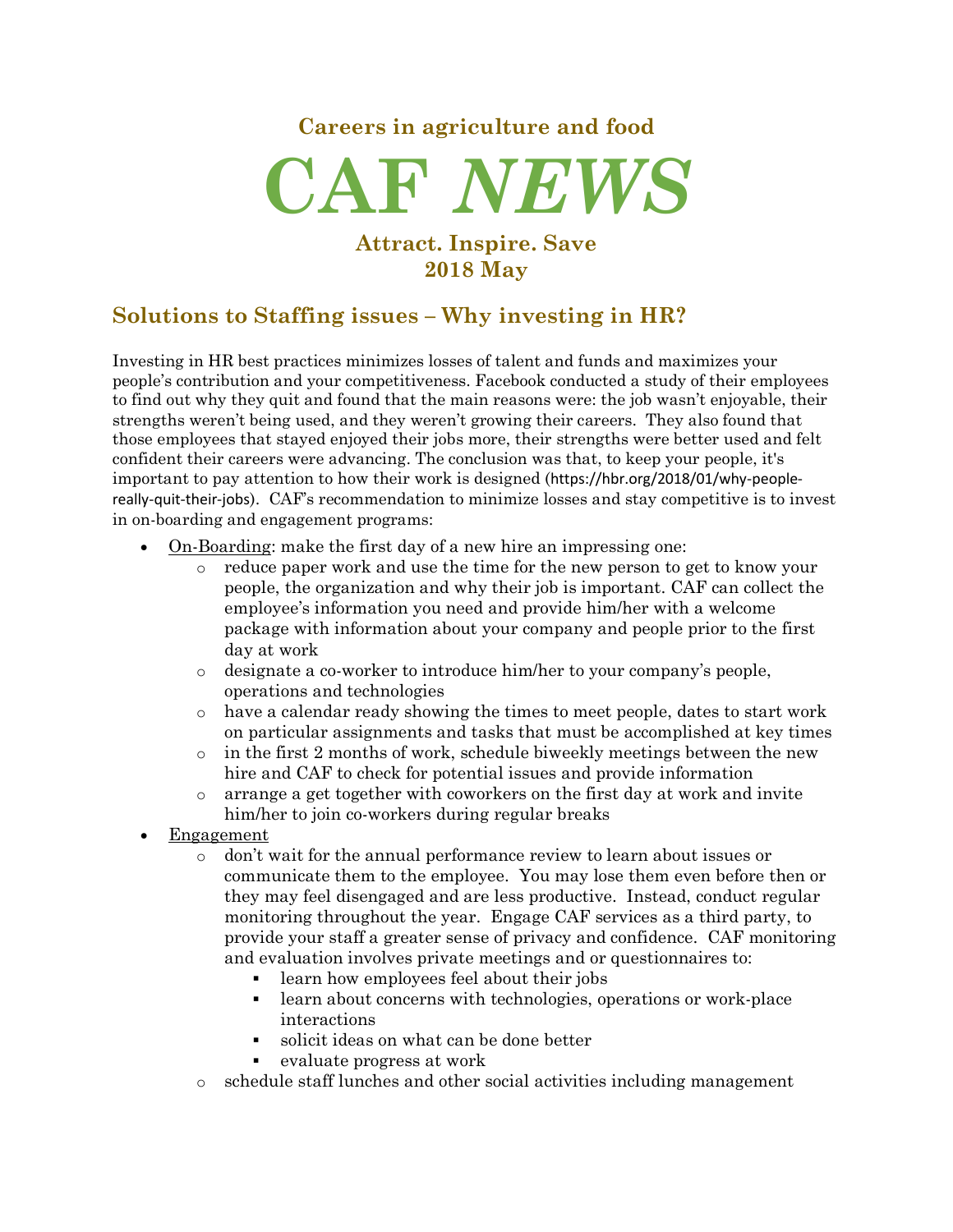o set up personalized emails or newsletters at key times to remind them of the company's perks and benefits, e.g., training, conferences, unspent staff funding, RRSP's contributions

o help them with information on career paths and opportunities The above services demonstrate to employees that they and their careers matter to the company, which in turns, leads to greater engagement and better use of their strengths. Furthermore, through CAF's report you will have learned about concerns and potential solutions that will help you avoid future loses

#### **Announcements**

**AWC** (Advancing Women's conference) announced that FUNDING may be available for producers, growers or ranchers in Manitoba to attend their conference. Advancing Women in Agriculture Conferences are now recognized as a leadership training program under Ag Action Manitoba Program for Farmers for Training and Consulting, including their upcoming conference in Niagara Falls. For information about eligibility, deadlines and how to apply see: http://www.gov.mb.ca/agriculture/farm-management/ag-action-manitoba-training-andconsulting.html.

**MWAF** The MB women in ag & food group became a non-profit organization! It held it's first AGM was in May which was a great success. Thank you to all the members that attended and their valuable contribution with their votes to shaping up the new board. The board structure consists of: Laura Lazo Chair, MariJo Patino Administrator, Michelle Holigroski Director of Social Media, Melonie Stoughton Director of Fundraising, Jamie Zinn Director of Networking.

MWAF also has now a new logo and a website (https://lauralazo.wixsite.com/mwaf) with a page that will be dedicated to sponsors. Please, note that the URL will change as the group continues to grow. **Sponsors are welcome**. If you would like to know more, please, simply reply this mail.

**CAF search services**. Do you have vacancies that are difficult to fill? A company in BC retained CAF to fill a position which had remained vacant for months. CAF produced a highly-qualified candidate within a week of being retained. **Promotion:** For a limited time, CAF is offering a welcome discount of 5% for search services to first time clients.

### **Hiring subsidies**

- **The Colleges and Institutes Canada (CICan) Career-Launcher Internship program.** Provides \$15,000 towards an intern's salary. You can choose from two programs, i.e., cleantech and natural resources. https://careerlauncher.collegesinstitutes.ca/about/
- **Manitoba Government- Paid Work Experience Tax Credits.** This is a group of programs that help employers create work experience opportunities for students in Manitoba. There are two incentives for employers who hire students and graduates from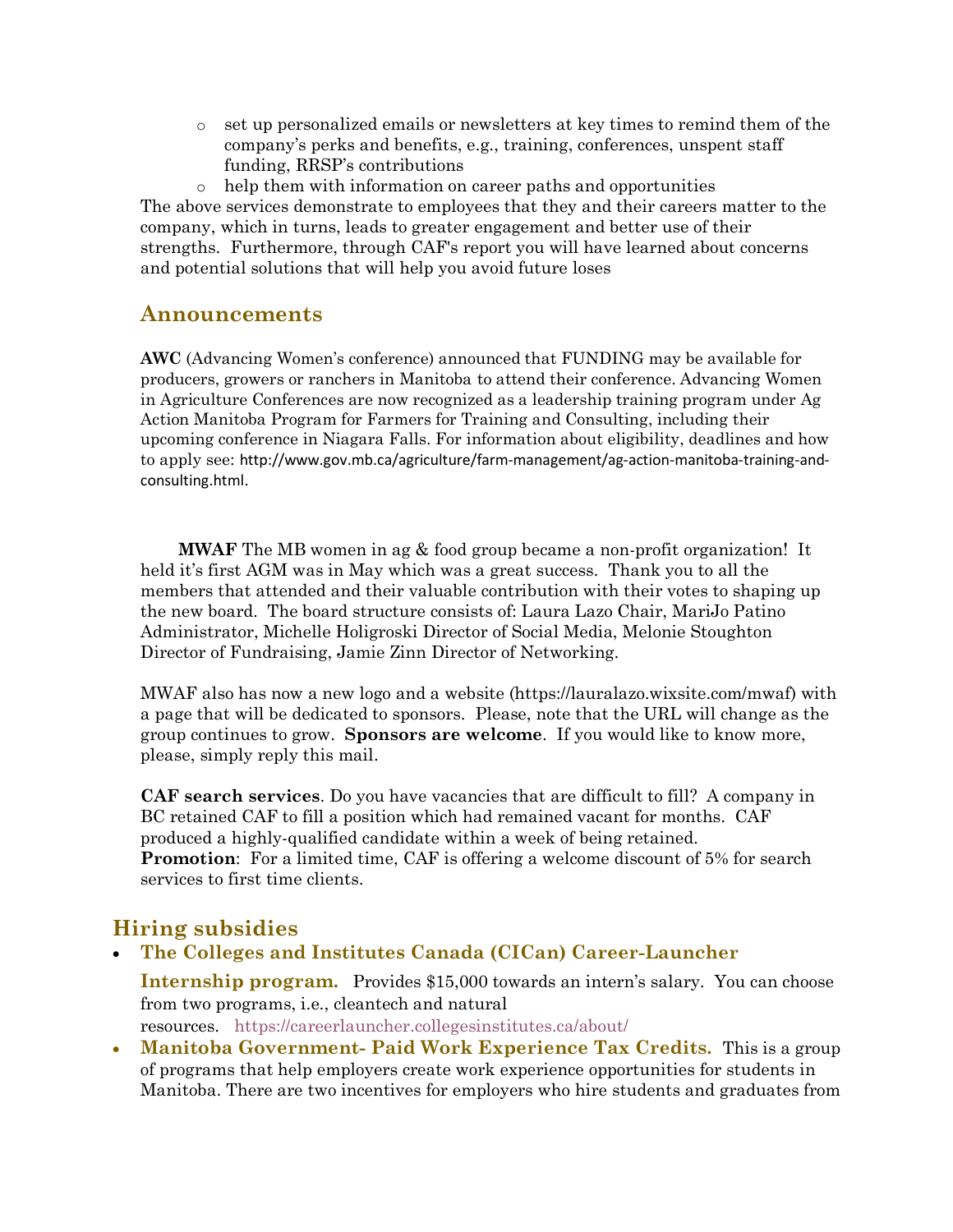registered co-operative education programs. For full details, visit: http://www.gov.mb.ca/finance/business/ccredits.html#pwetc-corp

- a. Co-op Students Hiring Incentive. It is designed to provide work experience for students through co-operative education work placements. Employers can claim 15% of wages and salaries, up to a maximum of \$5,000 per student.
- b. Co-op Graduates Hiring Incentive. it is designed to connect graduates of registered co-operative education programs to full-time employment related to their field of study. Employers who hire and retain a graduate from a registered co- operative education program can claim up 15% of wages and salaries in each of the first two full years of employment, to a maximum of \$2,500 per graduate.
- **BioReady Paid Internship Program**. It is an initiative that helps internationally educated professionals (IEPs) better integrate into the Canadian bioeconomy by gaining valuable work experience. The program provides up to a maximum of \$11,500 towards a salary as an incentive for bio-economy employers to hire, accommodate and train an IEPs. Currently accepting applications (until September 2018 or funds are maxed. https://www.biotalent.ca/en/bioreadyinternship/employer
- **The Science Horizons Youth Internship Program.** The program provides up to a maximum of \$15,000 in wage subsidies to help employers hire recent graduates from in science, technology, engineering, or mathematics (STEM) to help them initiate a career. https://www.biotalent.ca/en/sciencehorizons\_employer. Approval takes an average of 5-10 business days. To confirm availability, contact: Colleen Hayes Outreach and Business Development Representative. Tel: (613) 235-1402 ext. 221. chayes@biotalent.ca.
- **Opportunities Fund.** Provides up to a maximum of \$13,500 towards a salary as an incentive for bio-economy employers to hire, accommodate and train an employee with disabilities. https://www.biotalent.ca/node/8433
- **Career Focus Green Job**. It is a wage subsidy program for employment opportunities that have a green mandate or any job with an employer that has an environmental focus. The program provides up to a maximum of \$13,500 in wage subsidies to help employers hire the talent they need and help recent graduates initiate a career. Currently accepting applications (until August 2018 or funds are maxed). https://www.biotalent.ca/en/career-focus-green-jobs

# **Conference**

**AWC** Niagara Falls, ON – Oct 15-16. This is "the" Canada event for all women in ag to meet, learn and advance their careers or businesses. This event is widely supported by industry. To register and see what the sponsors and attendees have to say, go to http://www.advancingwomenconference.ca/2018east/. Why should you attend?

- Connect with like-minded women passionate about agriculture and food
- Grow from informative, inspiring and motivating discussions with influential leaders
- Learn the tools and techniques that will empower you to live to your full potential
- Includes a popular wine tour

## **Resumes**